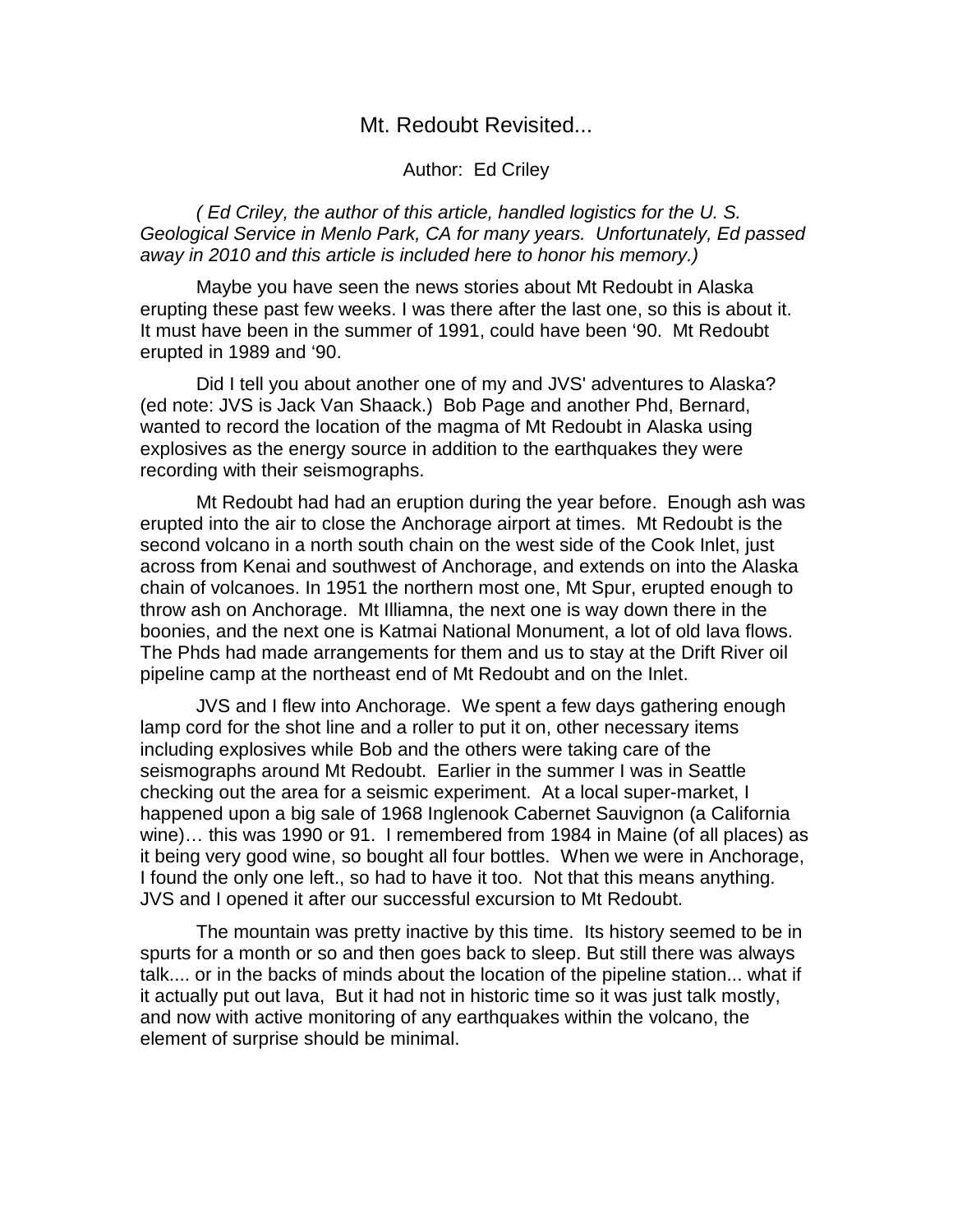They had placed about twenty seismographs around the volcano to record the earthquakes and any lava movement within the volcano. JVS and I were asked to shoot in a few ponds around the mountain and in the Crater itself. JVS was in charge of the field operations for the branch, and I co-coordinated all of the seismic refraction field projects, and we both were loaders and shooters.... The so-called "experts"??

 We, with the help of a helicopter, loaded six and shot them. We would bundle about six boxes of ammonium nitrate, each box with two thirty pound "sausages", and with a one pound booster added, and with primacord strung through them. It takes a booster to detonate two or three boxes of the explosive and a detonating cap or primacord to detonate the booster and a detonating cap to detonate the primacord.

We usually used the primacord at the explosive package, and attached a cap just before we were ready to shoot; a little safer that way.

The boxes would be taped together, good ol' duct tape; a rope tied around each bundle and a five foot rope with a big loop at the top. The helicopter would hover above and we would attach the rope to his hook. He would fly over to the pond and drop, as close to water as possible, the bundle into an area that we, via, radio would say "drop". The size of the bundle depended upon the depth of the lake or pond. Six hundred pounds were usually the limit the helicopter wanted to fly with. Mostly they only had to fly a few hundred feet. These ponds were only ten feet or less deep so we used only 300 pounds, which even then threw a lot of water out, others such as in Kenya were a hundred or more feet deep. About five hundred feet of shot line was run out to an over looking place to the shooting box.... and "BOOM", all that work shot to hell.

They also wanted to shoot one in the crater...... just east from where the eruption had taken place. If you didn't know better, you would never have believed there had been an eruption. The crater was quite large and the eruption had only been in a vent on the west side of the crater, so where we were to work had not been too affected by it or the snow had covered any traces, so it looked safe. It was quiet, clear, beautiful scenery. I don't remember any steam.

The helicopter put us in a place a few hundred feet away from the site Bob and Bernard had chosen. I didn't know until we had off loaded the explosives, that we were a couple hundred feet from where we were to lower the charges to a ledge about a hundred feet down. We had to carry the stuff to the loading site. Everyone helped to lower, by hand, 1000 pounds of the explosive down about 100 feet onto a snow ledge. Afraid the helicopter might dislodge it if it had to hover there long if we used it. We tried several locations to shoot from. That was probably our biggest challenge.... trying to string out a thousand feet of shot line from a helicopter to a place in the snow field which was not going to collapse on or under us when we shot and not shower a bunch of rocks on us from above.